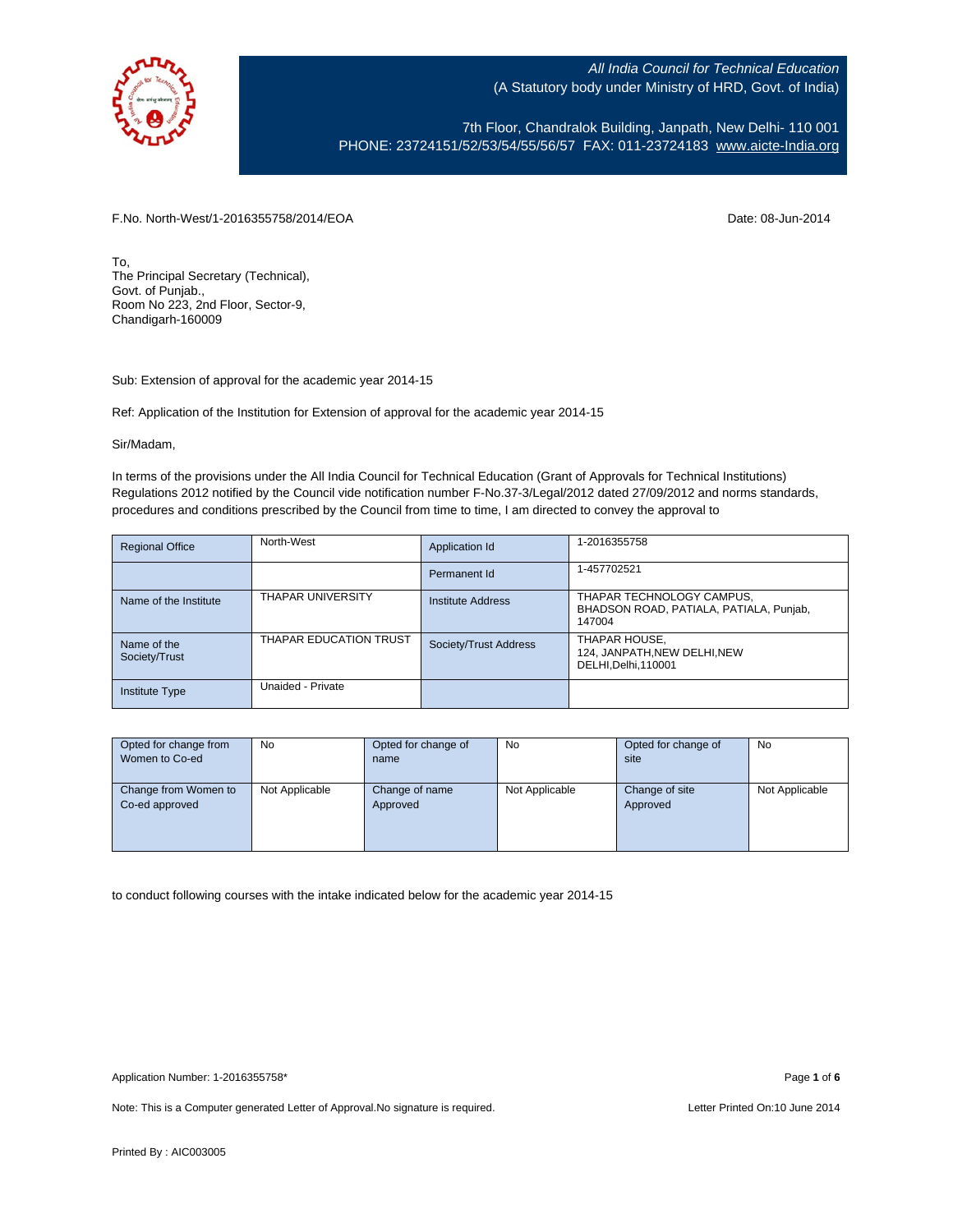

7th Floor, Chandralok Building, Janpath, New Delhi- 110 001 PHONE: 23724151/52/53/54/55/56/57 FAX: 011-23724183 [www.aicte-India.org](http://www.aicte-india.org/)

| Application Id: 1-2016355758                          |              | Course                                    |                                                                                   | <b>Affiliating Body</b>    |                                                                       |                |                              |                     |                     |                                          |
|-------------------------------------------------------|--------------|-------------------------------------------|-----------------------------------------------------------------------------------|----------------------------|-----------------------------------------------------------------------|----------------|------------------------------|---------------------|---------------------|------------------------------------------|
| Program                                               | Shift        | Level                                     |                                                                                   | Full/Part Time             |                                                                       | Intake 2013-14 | Intake Approved for<br>14-15 | NRI Approval status | PIO Approval status | Foreign Collaboration<br>Approval status |
| <b>ENGINEERING</b><br>AND<br><b>TECHNOLOGY</b>        | 1st<br>Shift | <b>POST</b><br><b>GRADUA</b><br>TE        | CAD/CAM<br><b>ENGINEERING</b>                                                     | <b>FULL</b><br><b>TIME</b> | Thapar Institute<br>of Engineering &<br>Technology,<br>Patiala        | 30             | 30                           | Yes                 | <b>NA</b>           | N                                        |
| <b>ENGINEERING</b><br>AND<br><b>TECHNOLOGY</b>        | 1st<br>Shift | <b>POST</b><br><b>GRADUA</b><br>TE        | CHEMICAL<br><b>ENGINEERING</b>                                                    | <b>FULL</b><br><b>TIME</b> | Thapar Institute<br>of Engineering &<br>Technology,<br>Patiala        | 30             | 30                           | Yes                 | <b>NA</b>           | N                                        |
| <b>ENGINEERING</b><br><b>AND</b><br><b>TECHNOLOGY</b> | 1st<br>Shift | <b>POST</b><br><b>GRADUA</b><br>TE        | <b>COMPUTER</b><br><b>APPLICATIONS</b>                                            | <b>FULL</b><br><b>TIME</b> | Thapar Institute<br>of Engineering &<br>Technology,<br>Patiala        | 30             | 30                           | Yes                 | <b>NA</b>           | N                                        |
| <b>ENGINEERING</b><br><b>AND</b><br><b>TECHNOLOGY</b> | 1st<br>Shift | <b>POST</b><br><b>GRADUA</b><br><b>TE</b> | <b>COMPUTER</b><br><b>SCIENCE &amp;</b><br><b>ENGINEERING</b>                     | <b>FULL</b><br><b>TIME</b> | Thapar Institute<br>of Engineering &<br>Technology,<br>Patiala        | 30             | 30                           | Yes                 | <b>NA</b>           | N                                        |
| <b>ENGINEERING</b><br>AND<br><b>TECHNOLOGY</b>        | 1st<br>Shift | <b>POST</b><br><b>GRADUA</b><br>TE        | <b>ELECTRONICS &amp;</b><br><b>COMMUNICATION</b><br><b>ENGG</b>                   | <b>FULL</b><br><b>TIME</b> | Thapar Institute<br>of Engineering &<br>Technology,<br>Patiala        | 30             | 30                           | Yes                 | <b>NA</b>           | Ν                                        |
| <b>ENGINEERING</b><br><b>AND</b><br><b>TECHNOLOGY</b> | 1st<br>Shift | <b>POST</b><br><b>GRADUA</b><br>TE        | <b>ELECTRONIC</b><br><b>INSTRUMENTATIO</b><br>N AND CONTROL<br><b>ENGINEERING</b> | <b>FULL</b><br><b>TIME</b> | Thapar Institute<br>of Engineering &<br>Technology,<br>Patiala        | 30             | 30                           | Yes                 | <b>NA</b>           | N                                        |
| <b>ENGINEERING</b><br>AND<br><b>TECHNOLOGY</b>        | 1st<br>Shift | <b>POST</b><br><b>GRADUA</b><br>TE        | ENVIRONMENTAL<br><b>SCIENCE AND</b><br><b>TECHNOLOGY</b>                          | <b>FULL</b><br><b>TIME</b> | Thapar Institute<br>of Engineering &<br>Technology,<br>Patiala        | 30             | 30                           | Yes                 | <b>NA</b>           | N                                        |
| ENGINEERING<br>AND<br><b>TECHNOLOGY</b>               | 1st<br>Shift | <b>POST</b><br><b>GRADUA</b><br>TE.       | <b>INFRASTRUCTUR</b><br><b>E ENGINEERING</b>                                      | <b>FULL</b><br><b>IIME</b> | <b>Thapar Institute</b><br>of Engineering &<br>Technology,<br>Patiala | 18             | 18                           | Yes                 | <b>NA</b>           | N                                        |
| <b>ENGINEERING</b><br>AND<br><b>TECHNOLOGY</b>        | 1st<br>Shift | <b>POST</b><br><b>GRADUA</b><br>TE        | METALLURGICAL<br>AND MATERIALS<br><b>ENGINEERING</b>                              | <b>FULL</b><br><b>TIME</b> | Thapar Institute<br>of Engineering &<br>Technology,<br>Patiala        | 30             | 30                           | Yes                 | <b>NA</b>           | N                                        |

Application Number: 1-2016355758\* Page **2** of **6**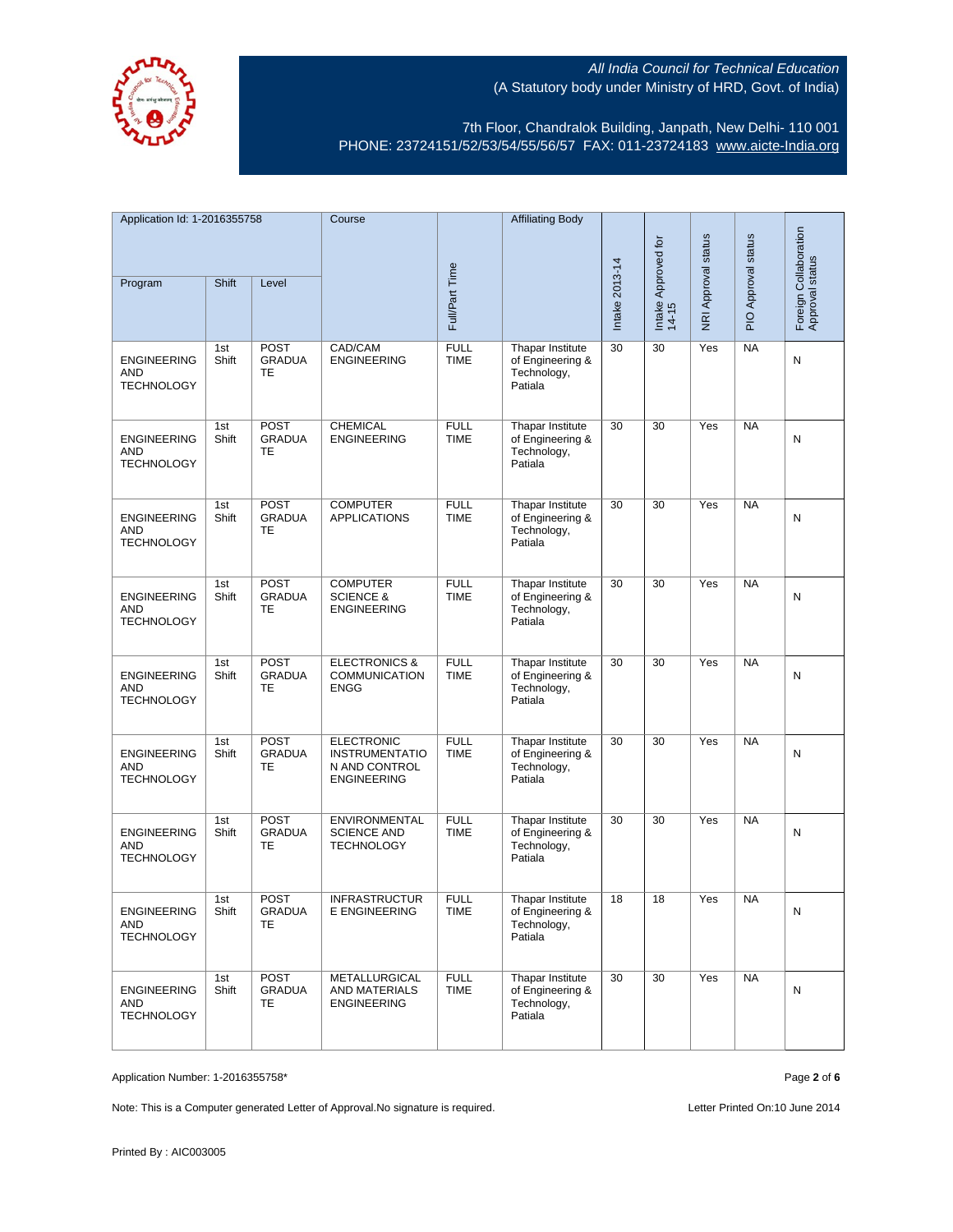

7th Floor, Chandralok Building, Janpath, New Delhi- 110 001 PHONE: 23724151/52/53/54/55/56/57 FAX: 011-23724183 [www.aicte-India.org](http://www.aicte-india.org/)

| Application Id: 1-2016355758                          |              | Course                                    |                                         | <b>Affiliating Body</b>    |                                                                |                |                              |                     |                     |                                          |
|-------------------------------------------------------|--------------|-------------------------------------------|-----------------------------------------|----------------------------|----------------------------------------------------------------|----------------|------------------------------|---------------------|---------------------|------------------------------------------|
| Program                                               | Shift        | Level                                     |                                         | Full/Part Time             |                                                                | Intake 2013-14 | Intake Approved for<br>14-15 | NRI Approval status | PIO Approval status | Foreign Collaboration<br>Approval status |
| <b>ENGINEERING</b><br><b>AND</b><br><b>TECHNOLOGY</b> | 1st<br>Shift | <b>POST</b><br><b>GRADUA</b><br><b>TE</b> | POWER SYSTEMS                           | <b>FULL</b><br><b>TIME</b> | Thapar Institute<br>of Engineering &<br>Technology,<br>Patiala | 30             | 30                           | Yes                 | <b>NA</b>           | N                                        |
| <b>ENGINEERING</b><br>AND<br><b>TECHNOLOGY</b>        | 1st<br>Shift | <b>POST</b><br><b>GRADUA</b><br>TE        | <b>PRODUCTION</b><br><b>ENGINEERING</b> | <b>FULL</b><br><b>TIME</b> | Thapar Institute<br>of Engineering &<br>Technology,<br>Patiala | 30             | 30                           | Yes                 | <b>NA</b>           | N                                        |
| <b>ENGINEERING</b><br>AND<br><b>TECHNOLOGY</b>        | 1st<br>Shift | <b>POST</b><br><b>GRADUA</b><br>TE        | <b>PRODUCTION</b><br><b>ENGINEERING</b> | PART<br><b>TIME</b>        | Thapar Institute<br>of Engineering &<br>Technology,<br>Patiala | 30             | 30                           | Yes                 | <b>NA</b>           | N                                        |
| <b>ENGINEERING</b><br><b>AND</b><br><b>TECHNOLOGY</b> | 1st<br>Shift | <b>POST</b><br><b>GRADUA</b><br>TE        | <b>SOFTWARE</b><br><b>ENGINEERING</b>   | <b>FULL</b><br><b>TIME</b> | Thapar Institute<br>of Engineering &<br>Technology,<br>Patiala | 30             | 30                           | Yes                 | <b>NA</b>           | N                                        |
| <b>ENGINEERING</b><br><b>AND</b><br><b>TECHNOLOGY</b> | 1st<br>Shift | <b>POST</b><br><b>GRADUA</b><br>TE        | <b>STRUCTURAL</b><br><b>ENGINEERING</b> | <b>FULL</b><br><b>TIME</b> | Thapar Institute<br>of Engineering &<br>Technology,<br>Patiala | 30             | 30                           | Yes                 | <b>NA</b>           | N                                        |
| <b>ENGINEERING</b><br>AND<br><b>TECHNOLOGY</b>        | 1st<br>Shift | <b>POST</b><br><b>GRADUA</b><br>TE        | <b>STRUCTURAL</b><br><b>ENGINEERING</b> | PART<br><b>TIME</b>        | Thapar Institute<br>of Engineering &<br>Technology,<br>Patiala | 30             | 30                           | Yes                 | <b>NA</b>           | N                                        |
| <b>ENGINEERING</b><br>AND<br><b>TECHNOLOGY</b>        | 1st<br>Shift | <b>POST</b><br><b>GRADUA</b><br>TE        | <b>THERMAL</b><br><b>ENGINEERING</b>    | <b>FULL</b><br><b>TIME</b> | Thapar Institute<br>of Engineering &<br>Technology,<br>Patiala | 30             | 30                           | Yes                 | <b>NA</b>           | N                                        |
| <b>ENGINEERING</b><br>AND<br><b>TECHNOLOGY</b>        | 1st<br>Shift | <b>POST</b><br>GRADUA<br>TE.              | <b>VLSI DESIGN</b>                      | <b>FULL</b><br>TIME        | Thapar Institute<br>of Engineering &<br>Technology,<br>Patiala | 30             | 30                           | Yes                 | <b>NA</b>           | N                                        |
| <b>ENGINEERING</b><br><b>AND</b><br><b>TECHNOLOGY</b> | 1st<br>Shift | <b>UNDER</b><br><b>GRADUA</b><br>TE       | <b>BIOTECHNOLOGY</b>                    | <b>FULL</b><br><b>TIME</b> | Thapar Institute<br>of Engineering &<br>Technology,<br>Patiala | 40             | 40                           | Yes                 | <b>NA</b>           | N                                        |

Application Number: 1-2016355758\* Page **3** of **6**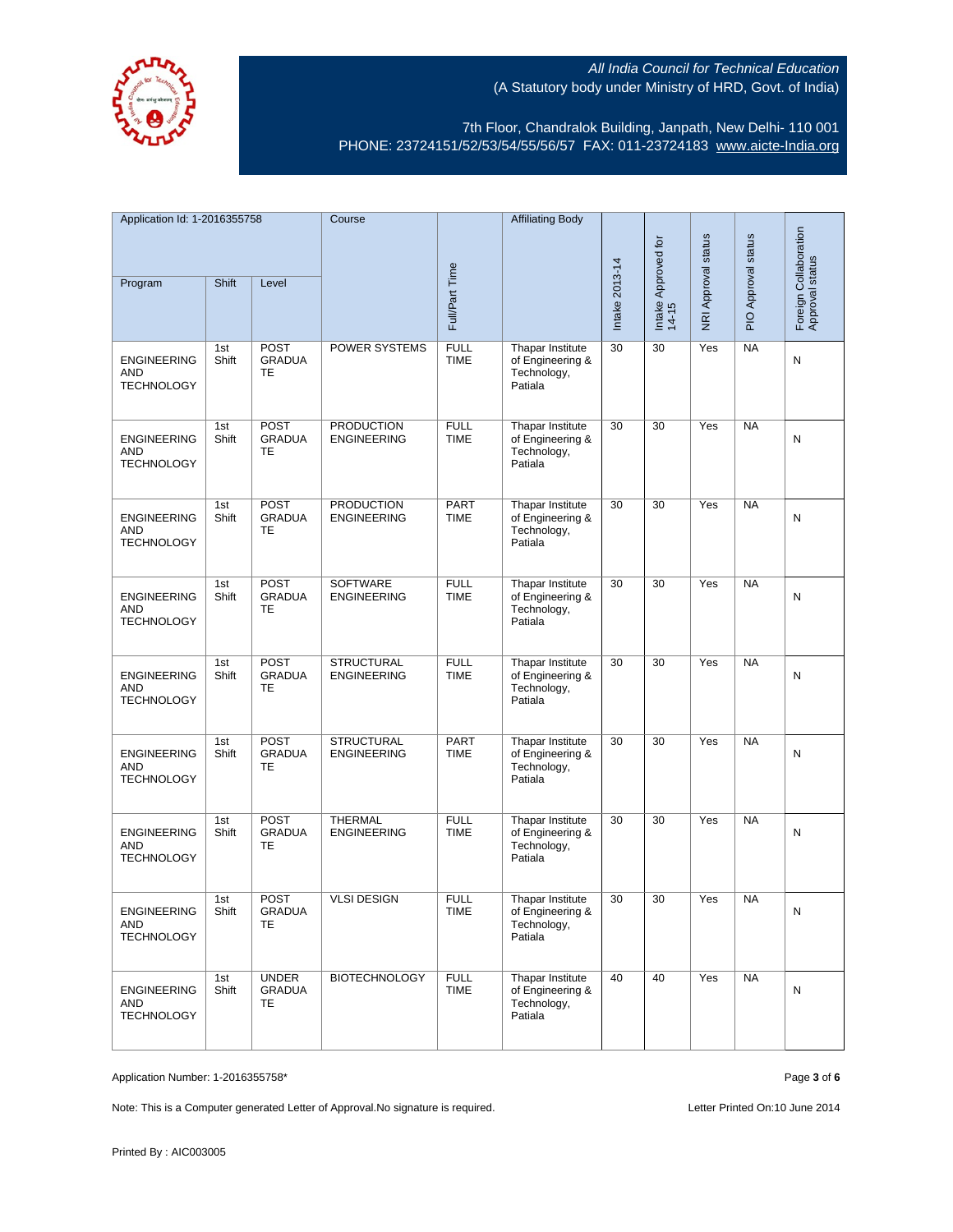

7th Floor, Chandralok Building, Janpath, New Delhi- 110 001 PHONE: 23724151/52/53/54/55/56/57 FAX: 011-23724183 [www.aicte-India.org](http://www.aicte-india.org/)

| Application Id: 1-2016355758                          |              | Course                                     |                                                                 | <b>Affiliating Body</b>    |                                                                       |                |                              |                     |                     |                                          |
|-------------------------------------------------------|--------------|--------------------------------------------|-----------------------------------------------------------------|----------------------------|-----------------------------------------------------------------------|----------------|------------------------------|---------------------|---------------------|------------------------------------------|
| Program                                               | Shift        | Level                                      |                                                                 | Full/Part Time             |                                                                       | Intake 2013-14 | Intake Approved for<br>14-15 | NRI Approval status | PIO Approval status | Foreign Collaboration<br>Approval status |
| <b>ENGINEERING</b><br>AND<br><b>TECHNOLOGY</b>        | 1st<br>Shift | <b>UNDER</b><br><b>GRADUA</b><br>TE        | <b>CHEMICAL</b><br><b>ENGINEERING</b>                           | <b>FULL</b><br><b>TIME</b> | Thapar Institute<br>of Engineering &<br>Technology,<br>Patiala        | 75             | 75                           | Yes                 | <b>NA</b>           | N                                        |
| <b>ENGINEERING</b><br>AND<br><b>TECHNOLOGY</b>        | 1st<br>Shift | <b>UNDER</b><br><b>GRADUA</b><br>TE        | <b>CIVIL</b><br><b>ENGINEERING</b>                              | <b>FULL</b><br><b>TIME</b> | Thapar Institute<br>of Engineering &<br>Technology,<br>Patiala        | 75             | 75                           | Yes                 | <b>NA</b>           | N                                        |
| <b>ENGINEERING</b><br><b>AND</b><br><b>TECHNOLOGY</b> | 1st<br>Shift | <b>UNDER</b><br><b>GRADUA</b><br>TE        | <b>COMPUTER</b><br><b>ENGINEERING</b>                           | <b>FULL</b><br><b>TIME</b> | Thapar Institute<br>of Engineering &<br>Technology,<br>Patiala        | 110            | 110                          | Yes                 | <b>NA</b>           | N                                        |
| <b>ENGINEERING</b><br><b>AND</b><br><b>TECHNOLOGY</b> | 1st<br>Shift | <b>UNDER</b><br><b>GRADUA</b><br><b>TE</b> | <b>ELECTRICAL</b><br><b>ENGINEERING</b>                         | <b>FULL</b><br><b>TIME</b> | Thapar Institute<br>of Engineering &<br>Technology,<br>Patiala        | 75             | 75                           | Yes                 | <b>NA</b>           | N                                        |
| <b>ENGINEERING</b><br>AND<br><b>TECHNOLOGY</b>        | 1st<br>Shift | <b>UNDER</b><br><b>GRADUA</b><br>TE        | <b>ELECTRONICS</b><br><b>INSTRUMENT &amp;</b><br><b>CONTROL</b> | <b>FULL</b><br><b>TIME</b> | Thapar Institute<br>of Engineering &<br>Technology,<br>Patiala        | 75             | 75                           | Yes                 | <b>NA</b>           | Ν                                        |
| <b>ENGINEERING</b><br><b>AND</b><br><b>TECHNOLOGY</b> | 1st<br>Shift | <b>UNDER</b><br><b>GRADUA</b><br>TE        | <b>ELECTRONICS &amp;</b><br><b>COMMUNICATION</b><br><b>ENGG</b> | <b>FULL</b><br><b>TIME</b> | Thapar Institute<br>of Engineering &<br>Technology,<br>Patiala        | 110            | 110                          | Yes                 | <b>NA</b>           | N                                        |
| <b>ENGINEERING</b><br>AND<br><b>TECHNOLOGY</b>        | 1st<br>Shift | <b>UNDER</b><br><b>GRADUA</b><br>TE        | <b>INDUSTRIAL</b><br><b>ENGINEERING</b>                         | <b>FULL</b><br><b>TIME</b> | Thapar Institute<br>of Engineering &<br>Technology,<br>Patiala        | 30             | 30                           | Yes                 | <b>NA</b>           | N                                        |
| ENGINEERING<br>AND<br><b>TECHNOLOGY</b>               | 1st<br>Shift | <b>UNDER</b><br><b>GRADUA</b><br>TE        | <b>MECHANICAL</b><br><b>ENGINEERING</b>                         | <b>FULL</b><br><b>IIME</b> | <b>Thapar Institute</b><br>of Engineering &<br>Technology,<br>Patiala | 110            | 110                          | Yes                 | <b>NA</b>           | N                                        |
| MANAGEMEN<br>Τ                                        | 1st<br>Shift | <b>POST</b><br><b>GRADUA</b><br>TE         | <b>MASTERS IN</b><br><b>BUSINESS</b><br><b>ADMINISTRATION</b>   | <b>FULL</b><br><b>TIME</b> | Thapar Institute<br>of Engineering &<br>Technology,<br>Patiala        | 200            | 200                          | Yes                 | <b>NA</b>           | N                                        |

Application Number: 1-2016355758\* Page **4** of **6**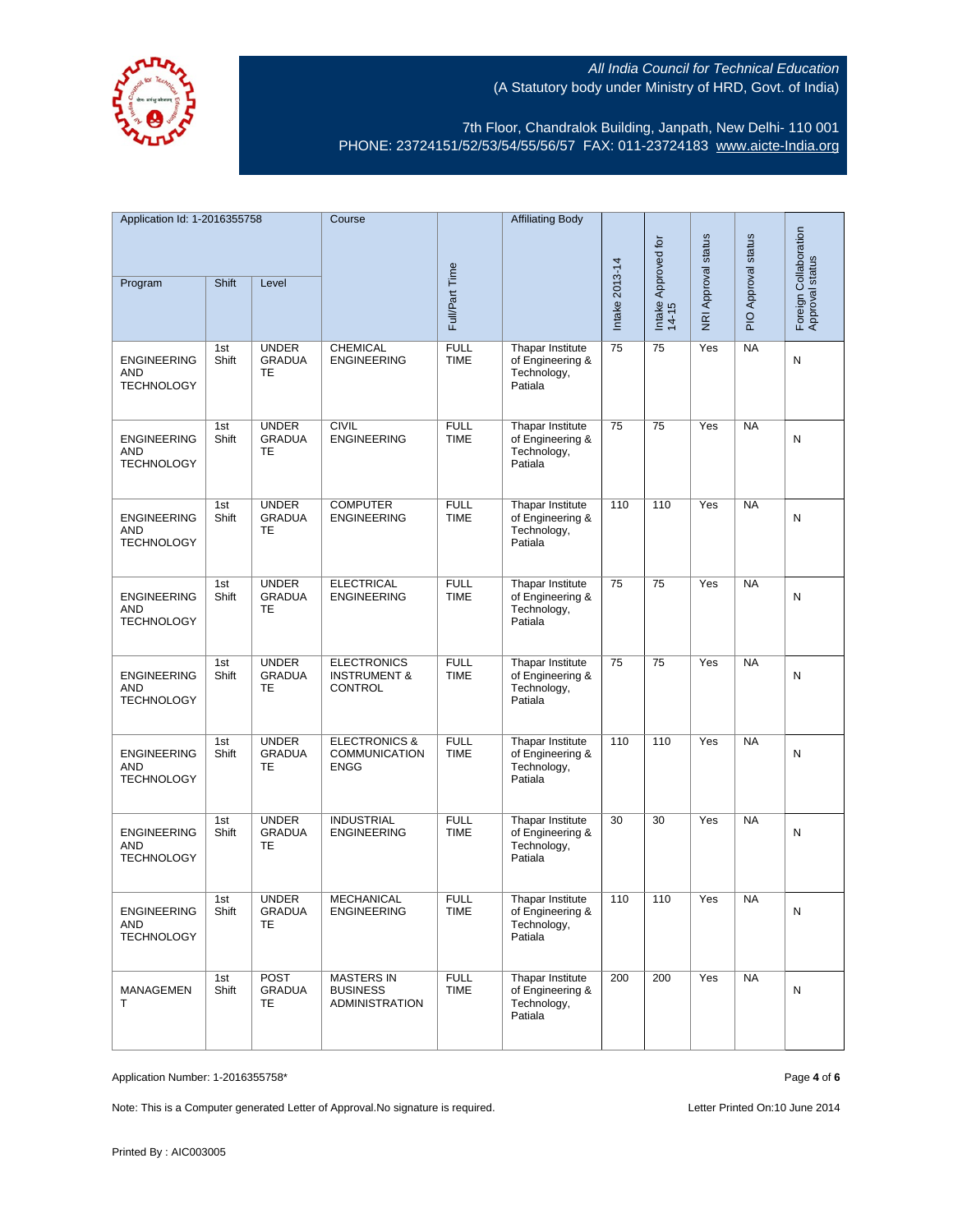

7th Floor, Chandralok Building, Janpath, New Delhi- 110 001 PHONE: 23724151/52/53/54/55/56/57 FAX: 011-23724183 [www.aicte-India.org](http://www.aicte-india.org/)

| Application Id: 1-2016355758<br>Program | <b>Shift</b> | Level                       | Course                                                        | Full/Part Time             | <b>Affiliating Body</b>                                        | 4<br>$2013 - 1$<br>Intake | Approved for<br>Intake<br>14-15 | status<br>Approval<br>$\overline{g}$ | status<br>Approval<br><b>DI</b> | ollaboration<br>status<br>ပ<br>Foreign C<br>Approval s |
|-----------------------------------------|--------------|-----------------------------|---------------------------------------------------------------|----------------------------|----------------------------------------------------------------|---------------------------|---------------------------------|--------------------------------------|---------------------------------|--------------------------------------------------------|
| <b>MANAGEMEN</b>                        | 1st<br>Shift | POST<br><b>GRADUA</b><br>TE | <b>MASTERS IN</b><br><b>BUSINESS</b><br><b>ADMINISTRATION</b> | <b>FULL</b><br><b>TIME</b> | Thapar Institute<br>of Engineering &<br>Technology,<br>Patiala | 40                        | 40                              | Yes                                  | <b>NA</b>                       | N                                                      |
| <b>MCA</b>                              | 1st<br>Shift | POST<br><b>GRADUA</b><br>TE | <b>MASTERS IN</b><br><b>COMPUTER</b><br><b>APPLICATIONS</b>   | <b>FULL</b><br><b>TIME</b> | Thapar Institute<br>of Engineering &<br>Technology,<br>Patiala | 120                       | 120                             | Yes                                  | <b>NA</b>                       | N                                                      |

• Validity of the course details may be verified at www.aicte-india.org>departments>approvals

The above mentioned approval is subject to the condition that THAPAR UNIVERSITY shall follow and adhere to the Regulations, guidelines and directions issued by AICTE from time to time and the undertaking / affidavit given by the institution along with the application submitted by the institution on portal and subsequently upload and update the student/ faculty/ other data on portal as per the time schedule which will be intimated by AICTE.

In case of any differences in content in this Computer generated Extension of Approval Letter, the content/information as approved by the Executive Council / General Council as available on the record of AICTE shall be final and binding.

Strict compliance of Anti-Ragging Regulation:- Approval is subject to strict compliance of provisions made in AICTE Regulation notified vide F. No. 37-3/Legal/AICTE/2009 dated July 1, 2009 for Prevention and Prohibition of Ragging in Technical Institutions. In case Institution fails to take adequate steps to Prevent Ragging or fails to act in accordance with AICTE Regulation or fails to punish perpetrators or incidents of Ragging, it will be liable to take any action as defined under clause 9(4) of the said Regulation.

**(Dr. Kuncheria P. Isaac)**

Member Secretary, AICTE

Copy to:

### **1. The Regional Officer,**

All India Council for Technical Education Plot No. 1A, 5<sup>th</sup> Floor, DTE(Pb..) Building,

Application Number: 1-2016355758\* Page **5** of **6**

Note: This is a Computer generated Letter of Approval.No signature is required. Letter According the state of the Printed On:10 June 2014